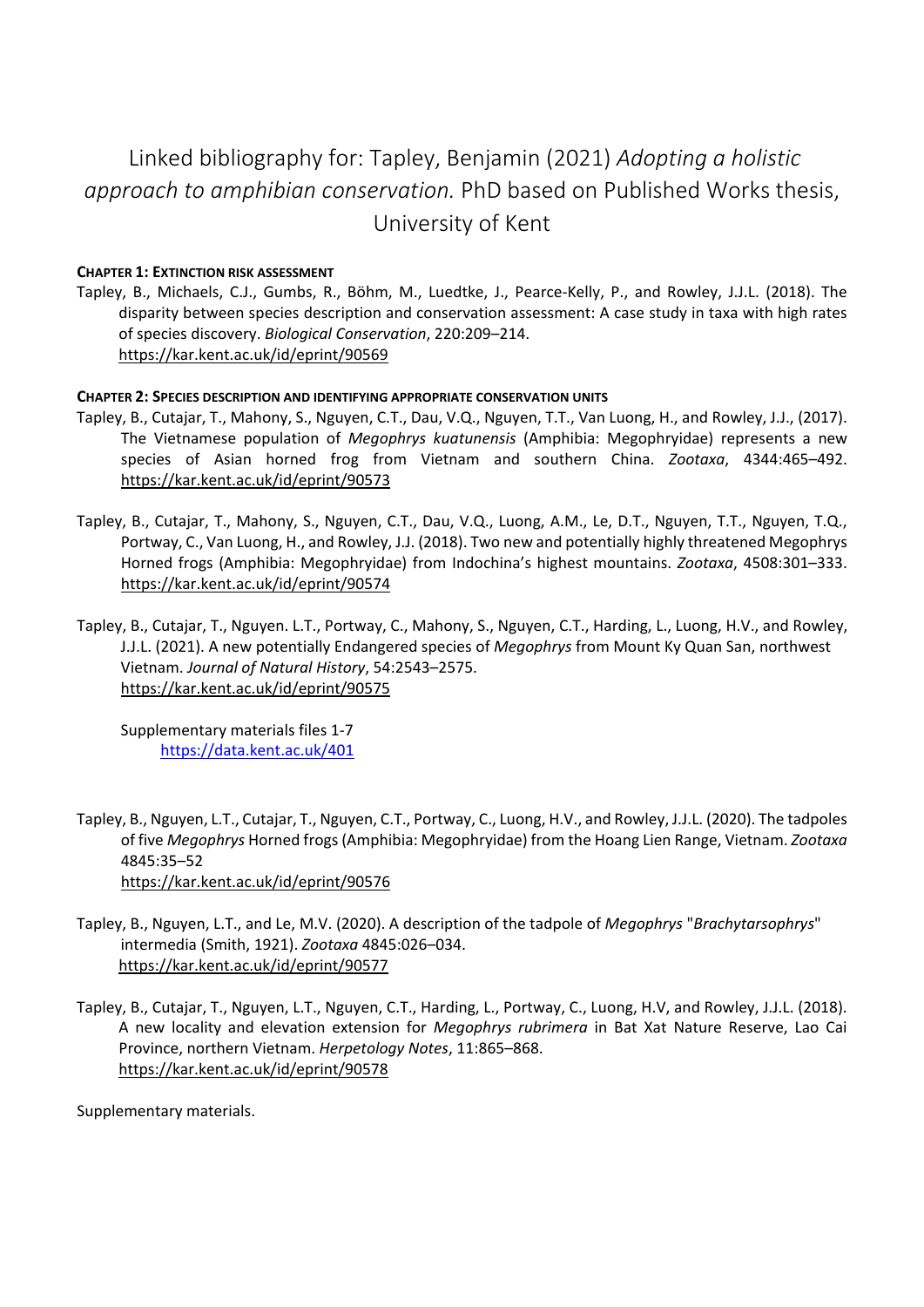- IUCN SSC Amphibian Specialist Group (In Press). *Megophrys fansipanensis*. The IUCN Red List of Threatened Species 2015: https://www.iucnredlist.org. <https://kar.kent.ac.uk/id/eprint/90633>
- IUCN SSC Amphibian Specialist Group (In Press) *Megophrys hoanglienensis*. The IUCN Red List of Threatened Species 2015[:https://www.iucnredlist.org.](https://www.iucnredlist.org/) <https://kar.kent.ac.uk/id/eprint/90634>
- IUCN SSC Amphibian Specialist Group (In Press). *Megophrysrubrimera*. The IUCN Red List of Threatened Species 2015: [https://www.iucnredlist.org.](https://www.iucnredlist.org/) <https://kar.kent.ac.uk/id/eprint/90635>

# **CHAPTER 3: MONITORING AMPHIBIANS AND THEIR THREATS.**

Tapley, B., Turvey, S.T., Chen, S., Wei, G., Xie, F., Yang, J., Liang, Z., Tian, H., Wu, M., Okada, S., Wang, J., Lü, J., Zhou, F., Xu, J., Haipeng, Z., Redbond, J., Brown, T., and Cunningham, A.A. (2021). Range-wide decline of Chinese giant salamanders *Andrias* spp. from suitable habitat. *Oryx Journal of Fauna and Flora International*, 55:373−381. <https://kar.kent.ac.uk/id/eprint/90579>

Supplementary materials <https://data.kent.ac.uk/402>

Tapley, B., Jervis, P., Nguyen, L.T., Portway, C., Nguyen, C.T., Luong, H.V., Kane, D., Brookes, L., Perkins, M.W., Ghosh, P., Wierzbicki, C., Shelton, J., Fisher, M.C., and Rowley, J.J.L. (2020). Low prevalence of *Batrachochytrium dendrobatidis* detected in amphibians from Vietnam's highest mountains. *Herpetological Review*. 51:726–732. <https://kar.kent.ac.uk/id/eprint/90580>

Supplementary materials <https://data.kent.ac.uk/403>

Supplementary materials.

- Tapley, B., Okada, S., Redbond, J., Turvey, S.T., Chen, S., Lü, J., Wei, G., Wu, M.Y., Pan, Y., Niu, K.F., and Cunningham, A.A., (2015). Failure to detect the Chinese giant salamander (*Andrias davidianus*) in Fanjingshan National Nature Reserve, Guizhou Province, China. *Salamandra,* 51:206–208. <https://kar.kent.ac.uk/id/eprint/90585>
- Tapley, B., Chen, S., Turvey, S.T., Redbond, J., Okada, S., and Cunningham, A.A. (2017). A sustainable future for Chinese giant salamanders: Chinese giant salamander field survey manual. Technical report, Zoological Society of London. Available at: <http://www.amphibians.org/> [Accessed 25 January 2021]. <https://kar.kent.ac.uk/id/eprint/90612>
- IUCN SSC Amphibian Specialist Group (In Press). *Andrias davidianus*. The IUCN Red List of Threatened Species 2015: https:/[/www.iucnredlist.org.](http://www.iucnredlist.org/) <https://kar.kent.ac.uk/id/eprint/90627>
- IUCN SSC Amphibian Specialist Group (In Press). *Andrias sligoi*. The IUCN Red List of Threatened Species 2015: [https://www.iucnredlist.org.](https://www.iucnredlist.org/) <https://kar.kent.ac.uk/id/eprint/90629>